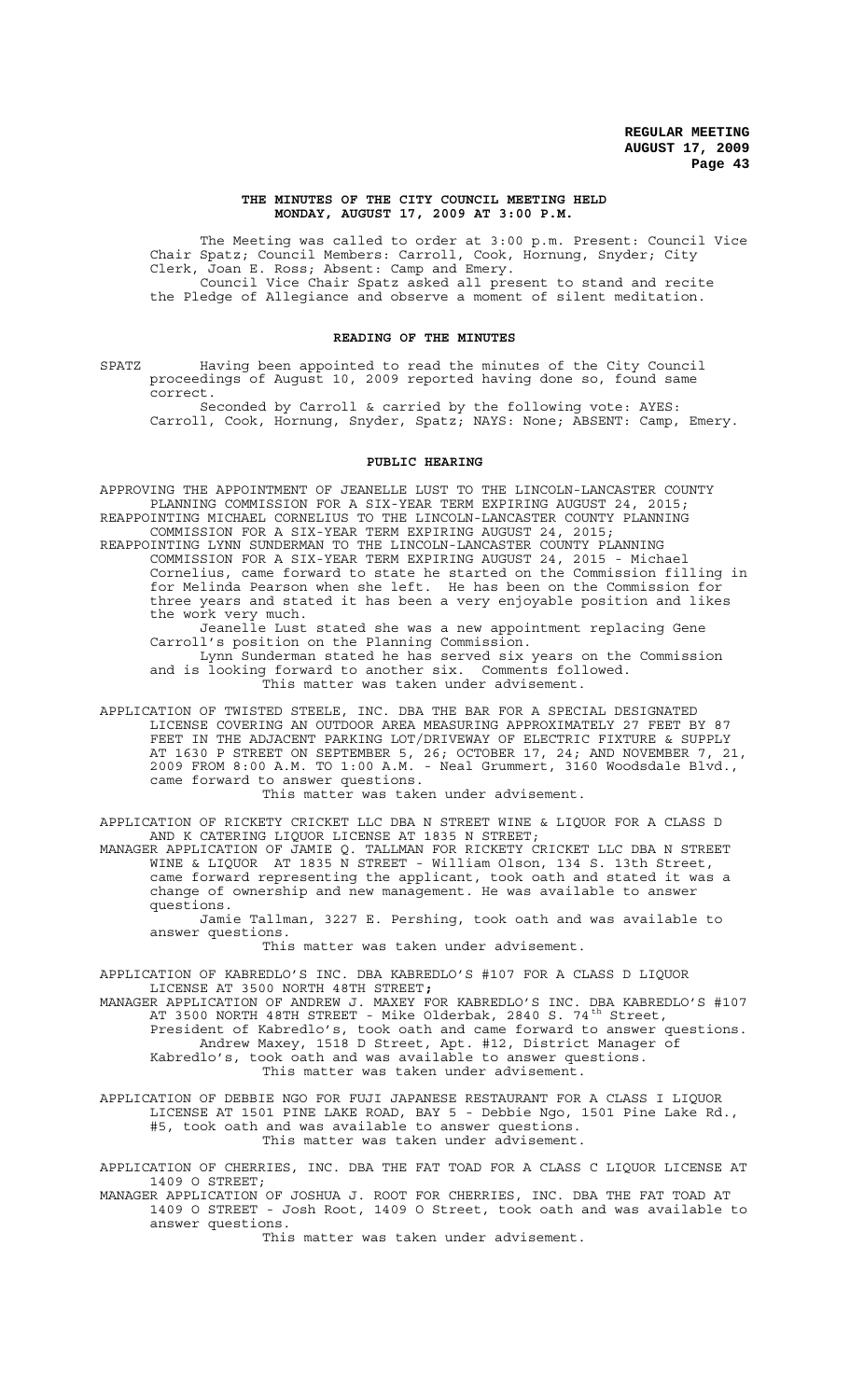APPROVING AN AMENDMENT TO SUBLEASE AGREEMENT BETWEEN THE CITY AND THE STATE OF NEBRASKA DEPARTMENT DAS/STATE BUILDING DIVISION TO CHANGE THE AMOUNT OF SUBLEASE SPACE FROM 6,568 SQ. FT. TO 6,076 SQ. FT. OF OFFICE SPACE IN THE ONE STOP CAREER CENTER AT 1010 N STREET FOR PROVIDING JOB TRAINING AND EMPLOYMENT SERVICES UNDER THE WORKFORCE INVESTMENT ACT FOR A TERM OF JANUARY 1, 2007 THROUGH DECEMBER 31, 2011;

APPROVING A SUBLEASE AGREEMENT BETWEEN THE CITY AND EXPERIENCE WORKS AT THE ONE STOP CENTER AT 1010 N STREET FOR PROVIDING JOB TRAINING AND EMPLOYMENT SERVICES UNDER THE WORKFORCE INVESTMENT ACT FOR A ONE-YEAR TERM FROM APRIL 1, 2009 THROUGH MARCH 31, 2010;

APPROVING AN AMENDMENT TO THE SUBLEASE AGREEMENT BETWEEN THE CITY AND GOODWILL INDUSTRIES TO CHANGE THE AMOUNT OF SUBLEASE SPACE FROM 159 SQ. FT. TO 147 SQ. FT. IN THE ONE STOP CENTER AT 1010 N STREET FOR PROVIDING JOB TRAINING AND EMPLOYMENT SERVICES UNDER THE WORKFORCE INVESTMENT ACT FOR A TERM OF JANUARY 1, 2009 THROUGH DECEMBER 31, 2010 - David Landis, Director of Urban Development, stated the space with Goodwill Industries is used for the Basic Skill classes to improve basic math and literacy skills. It is relatively cheap at \$11.00 per sq. ft. and the kids will have access to their case managers at this location. The City has a number of partners who sublease space from the City at the Department of Labor. They pay \$86,000 and the City pays \$71,000 for the 13,718 square feet.

This matter was taken under advisement.

SPECIAL PERMIT 09016 - APPLICATION OF THE MENTAL HEALTH ASSOCIATION OF NEBRASKA FOR A HEALTH CARE FACILITY, INCLUDING REQUESTED WAIVER OF REQUIRED FRONT AND SIDE YARD LANDSCAPING AND TO REDUCE THE REQUIRED SIDE YARD SETBACKS FROM 10 FEET TO 5 FEET, ON PROPERTY GENERALLY LOCATED SOUTH OF VAN DORN STREET ON SOUTH 14TH STREET - David Tafoya, Project Coordinator of the Keya House, Hospital Diversion Program, stated that people do not pay to be a part of this program. It is completely voluntary and completely free. The person is self-referred by calling the Keya House directly, they go through a screening process, and a second screening process is done once they reach the Keya House to determine if this program is appropriate for them. This is not a treatment program.

Alan Green, Executive Director of the Mental Health Association, 1645 N Street, Ste. A, stated when client calls they are asked what they expect to get from their stay at the house. When they arrive at the house they would register, the staff goes over the rules of the house and the responsibility of the staff and the guest, the expectations, what the purpose is. It is voluntary and targets adults who have sufficient knowledge of their own illness, their own recovery, their self-awareness of their own symptoms. The house is referred to as a Crisis Aversion House where they can go when they start feeling trigger symptoms coming on to work with trained Peer Companions to overcome these symptoms. The maximum length of stay is five days. The Peer Companions do not live at the house, they work 8 hour shifts. This program is State funded from the Behavioral Health Services through .<br>Region V System. No local dollars are involved. The residential setting provides a peaceful, serene environment.

Lisa Rehwaldt Alexander, 2929 S. 14<sup>th</sup> Street, came forward in favor of.

Marvin Krout, Director of Planning, the classification of the zoning code is Convalescent Home under Health Care Facility because it is not intended for long stays. The resolution does not contain a limit on the number of days because it didn't matter to the Planning Department or Planning Commission that someone would be there for a longer stay than five days.

This matter was taken under advisement.

APPROVING A MEMORANDUM OF SUPPORT WITH THE COUNTIES AND COMMUNITIES, AND THE NEBRASKA INNOVATION ZONE COMMISSION/I-80 CORRIDOR ASSOCIATION TO UNDERTAKE COOPERATIVE EFFORTS TO ENCOURAGE, IMPROVE AND ENSURE ORDERLY DEVELOPMENT OF THE I-80 CORRIDOR BETWEEN OMAHA AND LINCOLN - Marvin Krout, Director of Planning, stated this is how to plan cooperatively for growth and development along this corridor. It would not use the sprawl model for building on existing cities and would protect the resources and features that the corridor has. The second phase studied specific model design standards developed to assure that quality development would be used along the corridor and attract other investments. There was one concern which was an interchange proposed in the earlier studies which is at Phlug Road just east of the Platte River Bridge and very near the City's water well fields in the Platte River flood plains and probably the most scenic part of the corridor between Lincoln and Omaha. The Planning Department undertook negotiations with the State Economic Development for further consideration to any new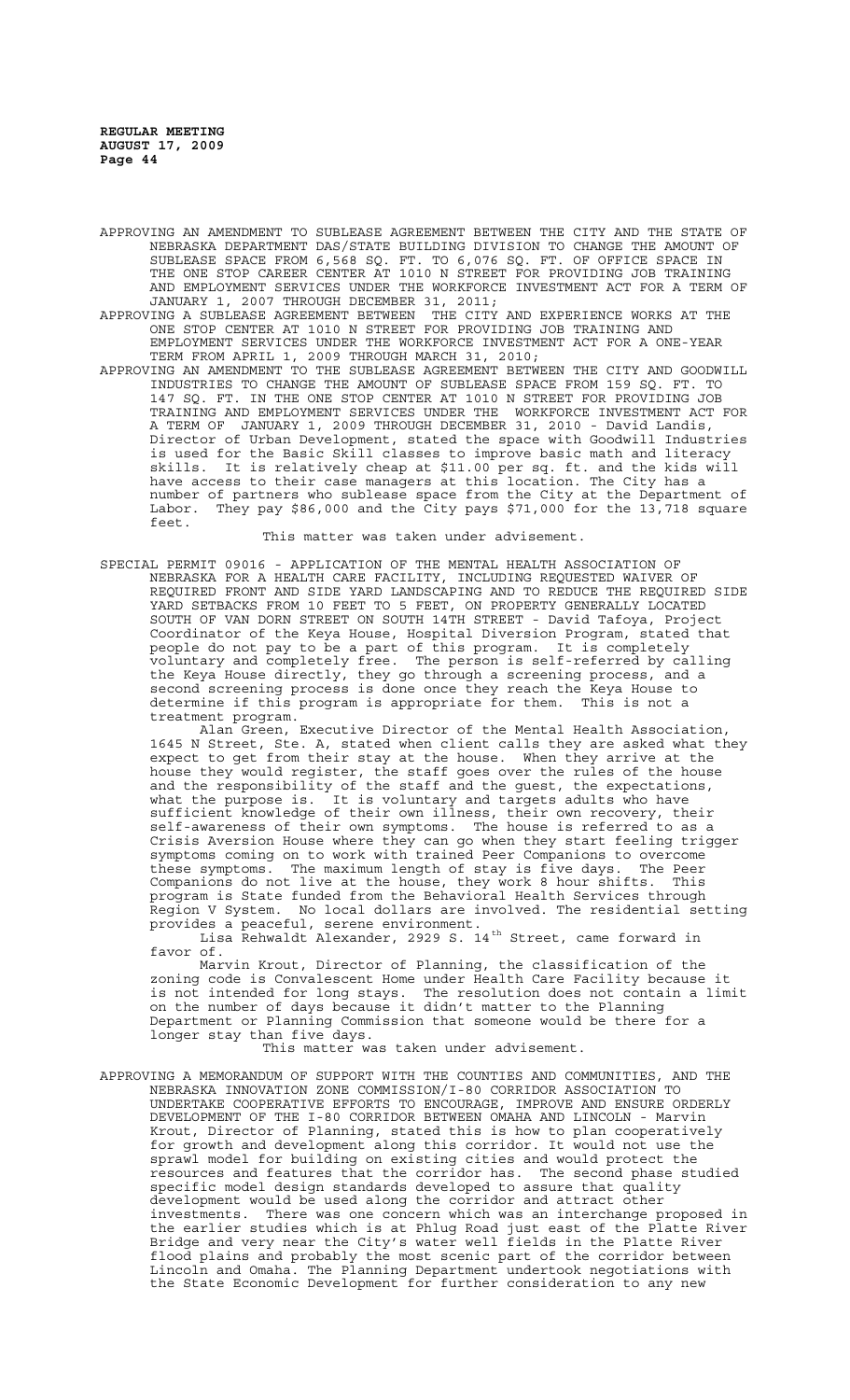interchanges proposed for the I-80 interchange which doesn't put Lincoln or the Planning Commission on record as supporting this interchange nor any other interchange along I-80 without further consideration so the Planning Department is now in support of it. There will be a signing ceremony later this week in Ashland.

This matter was taken under advisement.

ACCEPTING AND APPROVING AN INTERLOCAL AGREEMENT BETWEEN THE COUNTY OF LANCASTER AND CITY OF LINCOLN PROVIDING FOR CITY PARTICIPATION IN THE FUNDING OF THE COUNTY PUBLIC DEFENDER'S OFFICE - John McQuinn, Chief Assistant City Prosecutor, came forward to state this will be replacing the interlocal agreement of 1981 when there was still a Lincoln Municipal Court. Discussion followed.

This matter was taken under advisement.

## **\*\* END OF PUBLIC HEARING \*\***

# **COUNCIL ACTION**

## **REPORTS OF CITY OFFICERS**

APPROVING THE APPOINTMENT OF JEANELLE LUST TO THE LINCOLN-LANCASTER COUNTY PLANNING COMMISSION FOR A SIX-YEAR TERM EXPIRING AUGUST 24, 2015 – CLERK read the following resolution, introduced by John Spatz, moved by Eugene Carroll for its adoption:<br>A-85472 BE IT RESOLVED by t

BE IT RESOLVED by the City Council of the City of Lincoln, Nebraska:

That the appointment of Jeanelle Lust to the Lincoln-Lancaster County Planning Commission for a six-year term expiring August 24, 2015 is hereby approved.

Introduced by John Spatz Seconded by Cook & carried by the following vote: AYES: Carroll, Cook, Hornung, Snyder, Spatz; NAYS: None; ABSENT: Camp & Emery.

REAPPOINTING MICHAEL CORNELIUS TO THE LINCOLN-LANCASTER COUNTY PLANNING COMMISSION FOR A SIX-YEAR TERM EXPIRING AUGUST 24, 2015 - CLERK read the following resolution, introduced by John Spatz, moved by Eugene Carroll

for its adoption:<br>A-85473 BE IT RESOL BE IT RESOLVED by the City Council of the City of Lincoln, Nebraska:

That the reappointment of Michael Cornelius to the Lincoln-Lancaster County Planning Commission for a six-year term expiring August 24, 2015 is hereby approved.

Introduced by John Spatz

Seconded by Cook & carried by the following vote: AYES: Carroll, Cook, Hornung, Snyder, Spatz; NAYS: None; ABSENT: Camp & Emery.

REAPPOINTING LYNN SUNDERMAN TO THE LINCOLN-LANCASTER COUNTY PLANNING COMMISSION FOR A SIX-YEAR TERM EXPIRING AUGUST 24, 2015 - CLERK read the following resolution, introduced by John Spatz, moved by Eugene Carroll for its adoption:

A-85474 BE IT RESOLVED by the City Council of the City of Lincoln, Nebraska:

That the reappointment of Lynn Sunderman to the Lincoln-Lancaster County Planning Commission for a six-year term expiring August 24, 2015 is hereby approved.

Introduced by John Spatz Seconded by Cook & carried by the following vote: AYES: Carroll, Cook, Hornung, Snyder, Spatz; NAYS: None; ABSENT: Camp & Emery.

CLERK'S LETTER AND MAYOR'S APPROVAL OF RESOLUTIONS AND ORDINANCES PASSED BY THE CITY COUNCIL ON August 3, 2009 - CLERK presented said report which was placed on file in the Office of the City Clerk. **(27-1)**

REPORT FROM CITY TREASURER OF CITY CASH ON HAND AT THE CLOSE OF BUSINESS ON JUNE 30, 2009 - CLERK presented said report which was placed on file in the Office of the City Clerk. **(5-21)**

LINCOLN WATER & WASTEWATER SYSTEM RECAPITULATION OF DAILY CASH RECEIPTS FOR JULY 2009 - CLERK presented said report which was placed on file in the Office of the City Clerk. **(8-71)**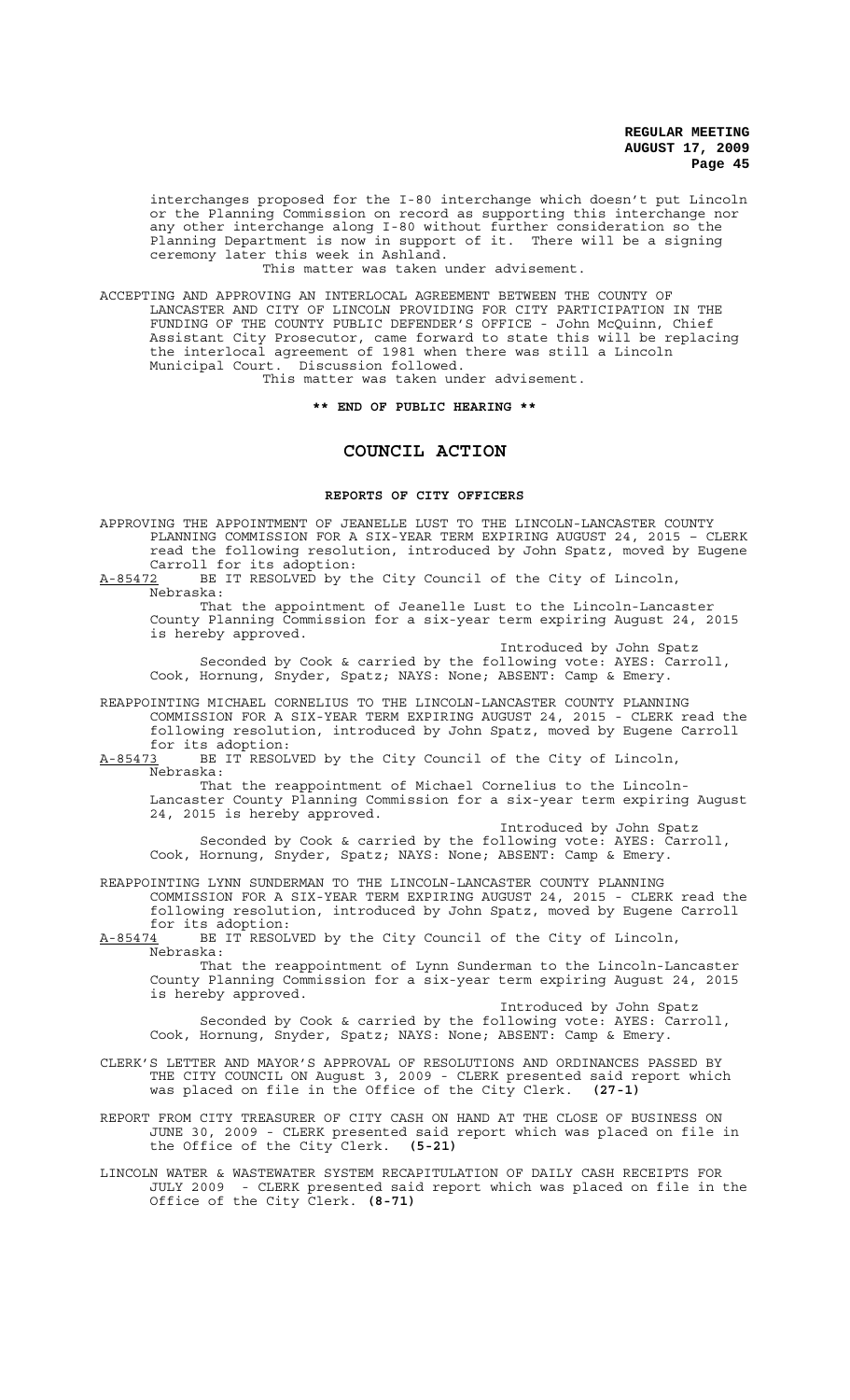#### **PETITIONS & COMMUNICATIONS**

REQUEST OF PUBLIC WORKS TO SET A PUBLIC HEARING DATE OF MONDAY, AUGUST 31, 2009, AT 5:30 P.M. AND PLACE ON THE FORMAL CITY COUNCIL AGENDA THE FOLLOWING: APPROVED, 5-0; CAMP, EMERY ABSENT.

- 09-113 To provide authority to create under Special Assessment District, an Alley Re-paving District from10<sup>th</sup> to 11<sup>th</sup> Streets, between G and H Streets, and assess the costs thereof against the benefitted properties.
- 09-114 To provide authority to create & order constructed under Special Assessment District; a sewer main, 8-inch diameter, in 84<sup>th</sup> Street, US Hwy 6 to approx. 430 feet south of Fletcher Avenue and assess the costs thereof against the benefitted properties.
- 09-115 To provide authority to create & order constructed under Special Assessment District; a water main, 16-inch diameter, in 84<sup>th</sup> Street, US Hwy 6 to Fletcher Avenue and assess the costs thereof against the benefitted properties.

### **LIQUOR RESOLUTIONS**

APPLICATION OF TWISTED STEELE, INC. DBA THE BAR FOR A SPECIAL DESIGNATED LICENSE COVERING AN OUTDOOR AREA MEASURING APPROXIMATELY 27 FEET BY 87 FEET IN THE ADJACENT PARKING LOT/DRIVEWAY OF ELECTRIC FIXTURE & SUPPLY AT 1630 P STREET ON SEPTEMBER 5, 26; OCTOBER 17, 24; AND NOVEMBER 7, 21, 2009 FROM 8:00 A.M. TO 1:00 A.M. - CLERK read the following resolution, introduced by Adam Hornung, who moved its adoption for approval: A-85475 BE IT RESOLVED by the City Council of the City of Lincoln,

Nebraska:

That after hearing duly had as required by law, consideration of the facts of this application, the Nebraska Liquor Control Act, and the pertinent City ordinances, the City Council recommends that the application of Twisted Steele, Inc. dba The Bar for a Special Designated License to cover an area measuring approximately 27 feet by 87 feet in the adjacent parking lot/driveway of Electric Fixture & Supply at 1630 P Street, Lincoln, Nebraska, on September 5, 26, October 17, 24, and November 7, 21, 2009 between the hours of 8:00 a.m. and 1:00 a.m., be approved with the condition that the premise complies in every respect with all City and State regulations and with the following requirements:

- 1. Identification to be checked, wristbands required on all
- parties wishing to consume alcohol.
- 2. Adequate security shall be provided for the event.
- 3. The area requested for the permit shall be separated from the public by a fence or other means.
- 4. Responsible alcohol service practices shall be followed. Introduced by Adam Hornung

Seconded by Carroll & carried by the following vote: AYES: Carroll, Cook, Hornung, Snyder, Spatz; NAYS: None; ABSENT: Camp & Emery.

APPLICATION OF RICKETY CRICKET LLC DBA N STREET WINE & LIQUOR FOR A CLASS D AND K CATERING LIQUOR LICENSE AT 1835 N STREET - CLERK read the following resolution, introduced by Adam Hornung, who moved its adoption

for approval:<br>A-85476 BE IT R BE IT RESOLVED by the City Council of the City of Lincoln, Nebraska:

That after hearing duly had as required by law, consideration of the facts of this application, the Nebraska Liquor Control Act, and the pertinent City ordinances, the City Council recommends that the application of Rickety Cricket LLC dba N Street Wine & Liquor for a Class "D" and "K" catering liquor license at 1835 N Street, Lincoln, Nebraska, for the license period ending April 30, 2010, be approved with the condition that:

1. Applicant must successfully complete the responsible beverage server training course required by Section 5.04.035 of the Lincoln Municipal Code within 30 days of approval of this resolution. 2. The premise must comply in every respect with all city and state regulations.

The City Clerk is directed to transmit a copy of this resolution to the Nebraska Liquor Control Commission.

Introduced by Adam Hornung

Seconded by Carroll & carried by the following vote: AYES: Carroll, Cook, Hornung, Snyder, Spatz; NAYS: None; ABSENT: Camp & Emery.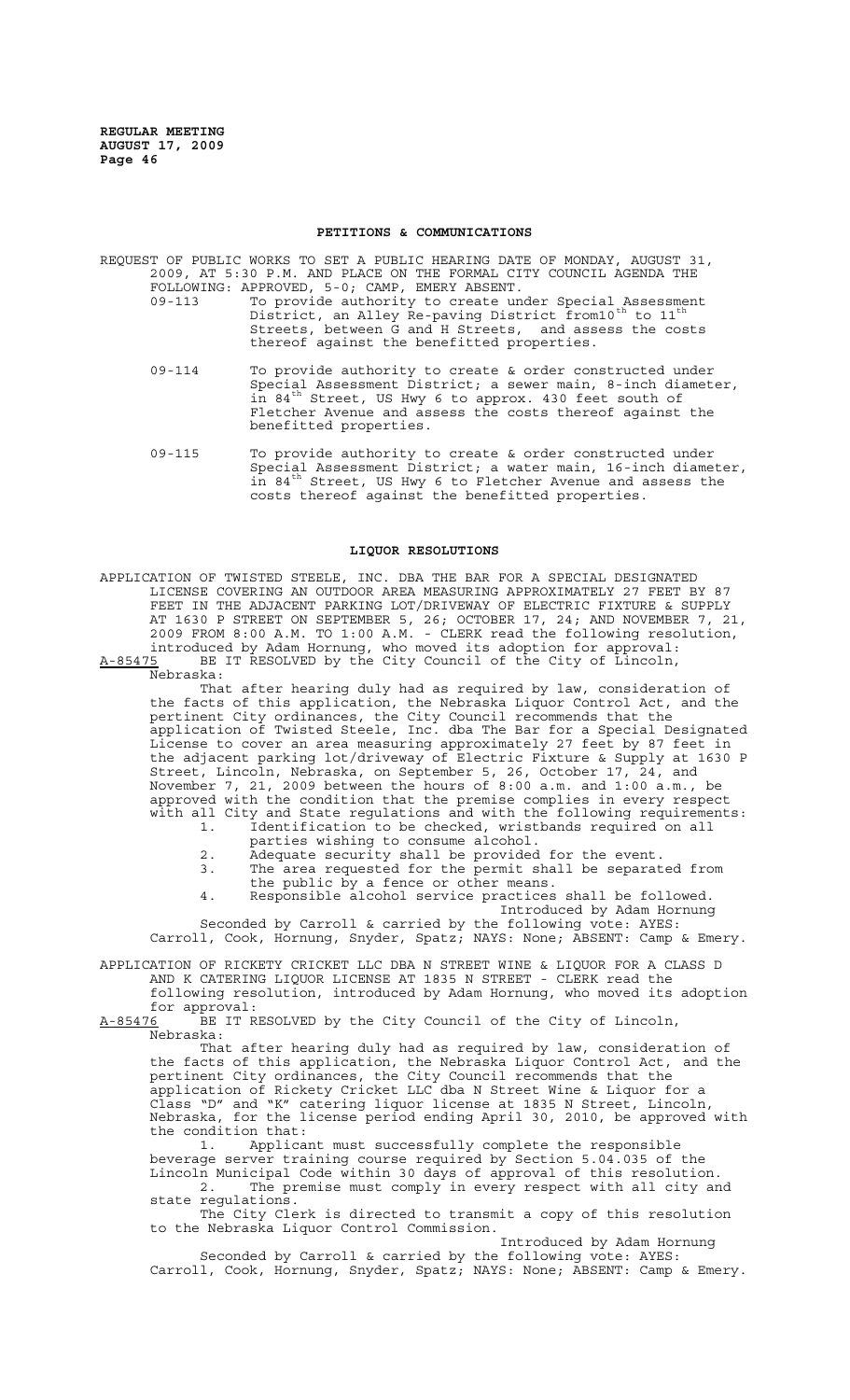MANAGER APPLICATION OF JAMIE Q. TALLMAN FOR RICKETY CRICKET LLC DBA N STREET WINE & LIQUOR AT 1835 N STREET - CLERK read the following resolution, introduced by Adam Hornung, who moved its adoption for approval:

A-85477 WHEREAS, Rickety Cricket LLC dba N Street Wine & Liquor, located at 1835 N Street, Lincoln, Nebraska has been approved for a Retail Class "D" and "K" liquor license, and now requests that Jamie Q. Tallman be named manager;

WHEREAS, Jamie Q. Tallman appears to be a fit and proper person to manage said business.

WHEREAS, records of the Lincoln Police Department indicate that this person has not completed a responsible beverage server training course as required by Section 5.04.035 of the Lincoln Municipal Code.

WHEREAS, this person was not able to complete a responsible beverage server training course prior the hearing in this matter due to causes outside this persons control.

NOW, THEREFORE, BE IT RESOLVED by the City Council of the City of Lincoln, Nebraska:

That after hearing duly had as required by law, consideration of the facts of this application, the Nebraska Liquor Control Act, and the pertinent City ordinances, the City Council recommends that Jamie Q. Tallman be approved as manager of this business for said licensee, such approval is conditioned on the manager successfully completing the required course within thirty (30) days of the above referenced hearing. The City Clerk is directed to transmit a copy of this resolution to the Nebraska Liquor Control Commission.

Introduced by Adam Hornung Seconded by Carroll & carried by the following vote: AYES: Carroll, Cook, Hornung, Snyder, Spatz; NAYS: None; ABSENT: Camp & Emery.

APPLICATION OF KABREDLO'S INC. DBA KABREDLO'S #107 FOR A CLASS D LIQUOR LICENSE AT 3500 NORTH 48TH STREET - CLERK read the following resolution, introduced by Jane Snyder, who moved its adoption for approval:

A-85478 BE IT RESOLVED by the City Council of the City of Lincoln, Nebraska:

That after hearing duly had as required by law, consideration of the facts of this application, the Nebraska Liquor Control Act, and the pertinent City ordinances, the City Council recommends that the application of Kabredlo's Inc. dba Kabredlo's #107 for a Class "D" liquor license at 3500 North 48th Street, Lincoln, Nebraska, for the license period ending April 30, 2010, be approved with the condition that:

1. Applicant must successfully complete the responsible beverage server training course required by Section 5.04.035 of the Lincoln Municipal Code within 30 days of approval of this resolution. 2. The premise must comply in every respect with all city and

state regulations. The City Clerk is directed to transmit a copy of this resolution to the Nebraska Liquor Control Commission.

Introduced by Jane Snyder Seconded by Carroll & carried by the following vote: AYES:

Carroll, Cook, Hornung, Snyder, Spatz; NAYS: None; ABSENT: Camp & Emery.

MANAGER APPLICATION OF ANDREW J. MAXEY FOR KABREDLO'S INC. DBA KABREDLO'S #107 AT 3500 NORTH 48TH STREET - CLERK read the following resolution,

introduced by Jane Snyder, who moved its adoption for approval: A-85479 WHEREAS, Kabredlo's Inc. dba Kabredlo's #107, located at 3500 North 48th Street, Lincoln, Nebraska has been approved for a Retail Class "D" liquor license, and now requests that Andrew J. Maxey be named

manager; WHEREAS, Andrew J. Maxey appears to be a fit and proper person to

manage said business. WHEREAS, records of the Lincoln Police Department indicate that this person has not completed a responsible beverage server training course as required by Section 5.04.035 of the Lincoln Municipal Code.

WHEREAS, this person was not able to complete a responsible beverage server training course prior the hearing in this matter due to

causes outside this persons control. NOW, THEREFORE, BE IT RESOLVED by the City Council of the City of

Lincoln, Nebraska: That after hearing duly had as required by law, consideration of the facts of this application, the Nebraska Liquor Control Act, and the pertinent City ordinances, the City Council recommends that Andrew J. Maxey be approved as manager of this business for said licensee, such approval is conditioned on the manager successfully completing the required course within thirty (30) days of the above referenced hearing. The City Clerk is directed to transmit a copy of this resolution to the Nebraska Liquor Control Commission.

Introduced by Jane Snyder Seconded by Carroll & carried by the following vote: AYES: Carroll, Cook, Hornung, Snyder, Spatz; NAYS: None; ABSENT: Camp & Emery.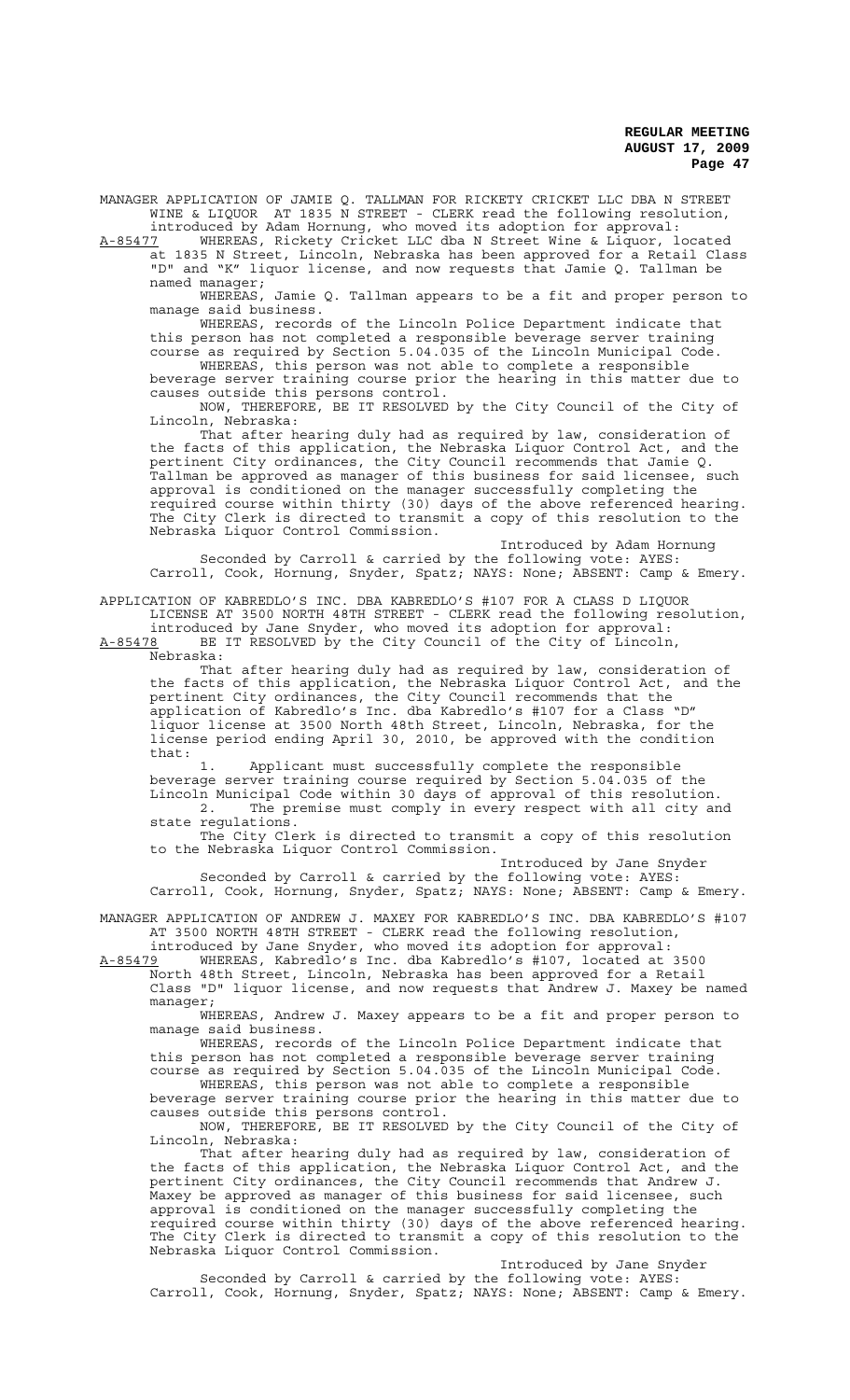APPLICATION OF DEBBIE NGO FOR FUJI JAPANESE RESTAURANT FOR A CLASS I LIQUOR LICENSE AT 1501 PINE LAKE ROAD, BAY 5 - CLERK read the following resolution, introduced by Adam Hornung, who moved its adoption for

approval:<br><u>A-85480</u> BE BE IT RESOLVED by the City Council of the City of Lincoln, Nebraska:

That after hearing duly had as required by law, consideration of the facts of this application, the Nebraska Liquor Control Act, and the pertinent City ordinances, the City Council recommends that the application of Debbie Ngo for Fuji Japanese Restaurant for a Class "I" liquor license at 1501 Pine Lake Road, Bay 5, Lincoln, Nebraska, for the license period ending April 30, 2010, be approved with the condition that:

1. Applicant must successfully complete the responsible beverage server training course required by Section 5.04.035 of the Lincoln Municipal Code within 30 days of approval of this resolution. 2. The premise must comply in every respect with all city and state regulations.

The City Clerk is directed to transmit a copy of this resolution to the Nebraska Liquor Control Commission.

Introduced by Adam Hornung Seconded by Carroll & carried by the following vote: AYES: Carroll, Cook, Hornung, Snyder, Spatz; NAYS: None; ABSENT: Camp & Emery.

APPLICATION OF CHERRIES, INC. DBA THE FAT TOAD FOR A CLASS C LIQUOR LICENSE AT 1409 O STREET - CLERK read the following resolution, introduced by Adam Hornung, who moved its adoption for approval:

A-85481 BE IT RESOLVED by the City Council of the City of Lincoln, Nebraska:

That after hearing duly had as required by law, consideration of the facts of this application, the Nebraska Liquor Control Act, and the pertinent City ordinances, the City Council recommends that the application of Cherries, Inc. dba The Fat Toad for a Class "C" liquor license at 1409 O Street, Lincoln, Nebraska, for the license period ending October 31, 2009, be approved with the condition that the premise complies in every respect with all city and state regulations. The City Clerk is directed to transmit a copy of this resolution to the Nebraska Liquor Control Commission.

Introduced by Adam Hornung Seconded by Carroll & carried by the following vote: AYES: Carroll, Cook, Hornung, Snyder, Spatz; NAYS: None; ABSENT: Camp & Emery.

MANAGER APPLICATION OF JOSHUA J. ROOT FOR CHERRIES, INC. DBA THE FAT TOAD AT 1409 O STREET - CLERK read the following resolution, introduced by Adam Hornung, who moved its adoption for approval:

A-85482 WHEREAS, Cherries, Inc. dba The Fat Toad located at 1409 O Street,<br>Lincoln. Nebraska has been approved for a Retail Class "C" liquor Lincoln, Nebraska has been approved for a Retail Class "C" liquor

license, and now requests that Joshua J. Root be named manager; WHEREAS, Joshua J. Root appears to be a fit and proper person to manage said business.

NOW, THEREFORE, BE IT RESOLVED by the City Council of the City of Lincoln, Nebraska:

That after hearing duly had as required by law, consideration of the facts of this application, the Nebraska Liquor Control Act, and the pertinent City ordinances, the City Council recommends that Joshua J. Root be approved as manager of this business for said licensee. The City Clerk is directed to transmit a copy of this resolution to the Nebraska Liquor Control Commission.

Introduced by Adam Hornung

Seconded by Carroll & carried by the following vote: AYES: Carroll, Cook, Hornung, Snyder, Spatz; NAYS: None; ABSENT: Camp & Emery.

## **ORDINANCES - 2ND READING & RELATED RESOLUTIONS (as required)**

APPROVING AN AMENDMENT TO SUBLEASE AGREEMENT BETWEEN THE CITY AND THE STATE OF NEBRASKA DEPARTMENT DAS/STATE BUILDING DIVISION TO CHANGE THE AMOUNT OF SUBLEASE SPACE FROM 6,568 SQ. FT. TO 6,076 SQ. FT. OF OFFICE SPACE IN THE ONE STOP CAREER CENTER AT 1010 N STREET FOR PROVIDING JOB TRAINING AND EMPLOYMENT SERVICES UNDER THE WORKFORCE INVESTMENT ACT FOR A TERM OF JANUARY 1, 2007 THROUGH DECEMBER 31, 2011 - CLERK read an ordinance, introduced by John Spatz, accepting and approving the Amendment to Sublease Agreement between the City of Lincoln and DAS/State Building Division on behalf of Nebraska Workforce Development, Department of Labor, for a lease of space at 1010 N Street, Lincoln, Lancaster County,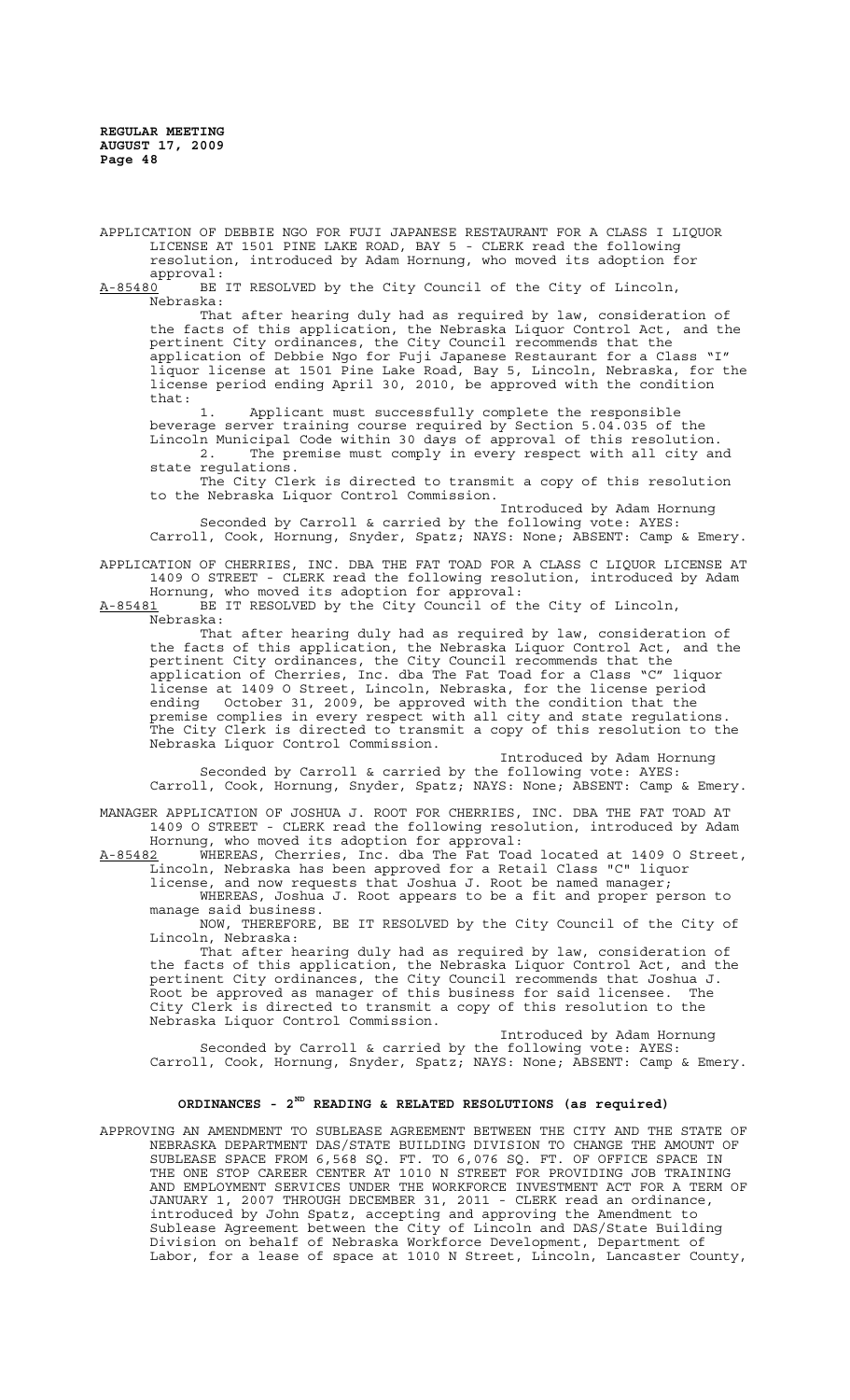Nebraska for a term of January 1, 2007 through December 31, 2011 to reduce the area leased from 6,568 sq. ft. of space to 6,076 sq. ft. to Nebraska Workforce Development, Department of Labor, at the One Stop Career Center for providing job training and employment services under the Workforce Investment Act, the second time.

- APPROVING A SUBLEASE AGREEMENT BETWEEN THE CITY AND EXPERIENCE WORKS AT THE ONE STOP CENTER AT 1010 N STREET FOR PROVIDING JOB TRAINING AND EMPLOYMENT SERVICES UNDER THE WORKFORCE INVESTMENT ACT FOR A ONE-YEAR TERM FROM APRIL 1, 2009 THROUGH MARCH 31, 2010 - CLERK read an ordinance, introduced by John Spatz, accepting and approving a Sublease Agreement between the City of Lincoln and Experience Works for a lease of space at 1010 N Street, Lincoln, Lancaster County, Nebraska for a term of April 1, 2009 through March 31, 2010 whereby the City of Lincoln is subleasing 13,718 sq. ft. of space to Experience Works at the One Stop Career Center for providing job training and employment services under the Workforce Investment Act, the second time.
- APPROVING AN AMENDMENT TO THE SUBLEASE AGREEMENT BETWEEN THE CITY AND GOODWILL INDUSTRIES TO CHANGE THE AMOUNT OF SUBLEASE SPACE FROM 159 SQ. FT. TO 147 SQ. FT. IN THE ONE STOP CENTER AT 1010 N STREET FOR PROVIDING JOB TRAINING AND EMPLOYMENT SERVICES UNDER THE WORKFORCE INVESTMENT ACT FOR A TERM OF JANUARY 1, 2009 THROUGH DECEMBER 31, 2010 - CLERK read an ordinance, introduced by John Spatz, accepting and approving the Amendment to Sublease Agreement between the City of Lincoln and Goodwill Industries for a lease of space at 1010 N Street, Lincoln, Lancaster County, Nebraska for a term of January 1, 2009 through December 31, 2010 to reduce the area leased from 159 sq. ft. of space to 147 sq. ft. to Goodwill Industries at the One Stop Career Center for providing job training and employment services under the Workforce Investment Act, the second time.

#### **PUBLIC HEARING RESOLUTIONS**

ACCEPTING THE REPORT OF NEW AND PENDING CLAIMS AGAINST THE CITY AND APPROVING DISPOSITION OF CLAIMS SET FORTH FOR THE PERIOD OF JULY 16 - 31, 2009 - PRIOR to reading:

COOK Moved to amend Bill No. 09R-140 in the following manner: On lines 10 and 11, the claim of Cincinnati Insurance Company should be removed from the list of Allowed/Settled claims.

Seconded by Carroll & carried by the following vote: AYES: Carroll, Cook, Hornung, Snyder, Spatz; NAYS: None; ABSENT: Camp & Emery. COOK Moved to delay the public hearing on the denied claim of Paul & Maria Canarsky to August 31, 2009.

Seconded by Carroll & carried by the following vote: AYES: Carroll, Cook, Hornung, Snyder, Spatz; NAYS: None; ABSENT: Camp & Emery. CLERK Read the following resolution, introduced by John Spatz, moved by

Jonathan Cook for its adoption:<br>A-85483 BE IT RESOLVED by the Cit BE IT RESOLVED by the City Council of the City of Lincoln, Nebraska:

That the claims listed in the attached report, marked as Exhibit "A", dated August 3, 2009, of various new and pending tort claims filed against the City of Lincoln with the Office of the City Attorney or the Office of the City Clerk, as well as claims which have been disposed of, are hereby received as required by Neb. Rev. Stat. § 13-905 (Reissue 1997). The dispositions of claims by the Office of the City Attorney, as shown by the attached report, are hereby approved:

| DENTED                                                 | ALLOWED/SETTLED |
|--------------------------------------------------------|-----------------|
| Deb Marino<br>NAS*<br><del>mnati Insurance Co.</del>   |                 |
| (Claim #950379)<br>Paul & Maria Canarsky<br>\$3,253.00 | \$2,596.18      |
| Cornhusker Dental Clinic                               | 1,045.91        |
| Sharon K. Nicklas                                      | 643.42          |
| William R. Lewis                                       | 100.00          |
| Dawn Bolen                                             | 3,000.00        |
| Kenneth & Jessica Pickett                              | 1,417.79        |

\* No Amount Specified

The City Attorney is hereby directed to mail to the various claimants listed herein a copy of this resolution which shows the final disposition of their claim.

Introduced by John Spatz

Seconded by Carroll & carried by the following vote: AYES: Carroll, Cook, Hornung, Snyder, Spatz; NAYS: None; ABSENT: Camp & Emery.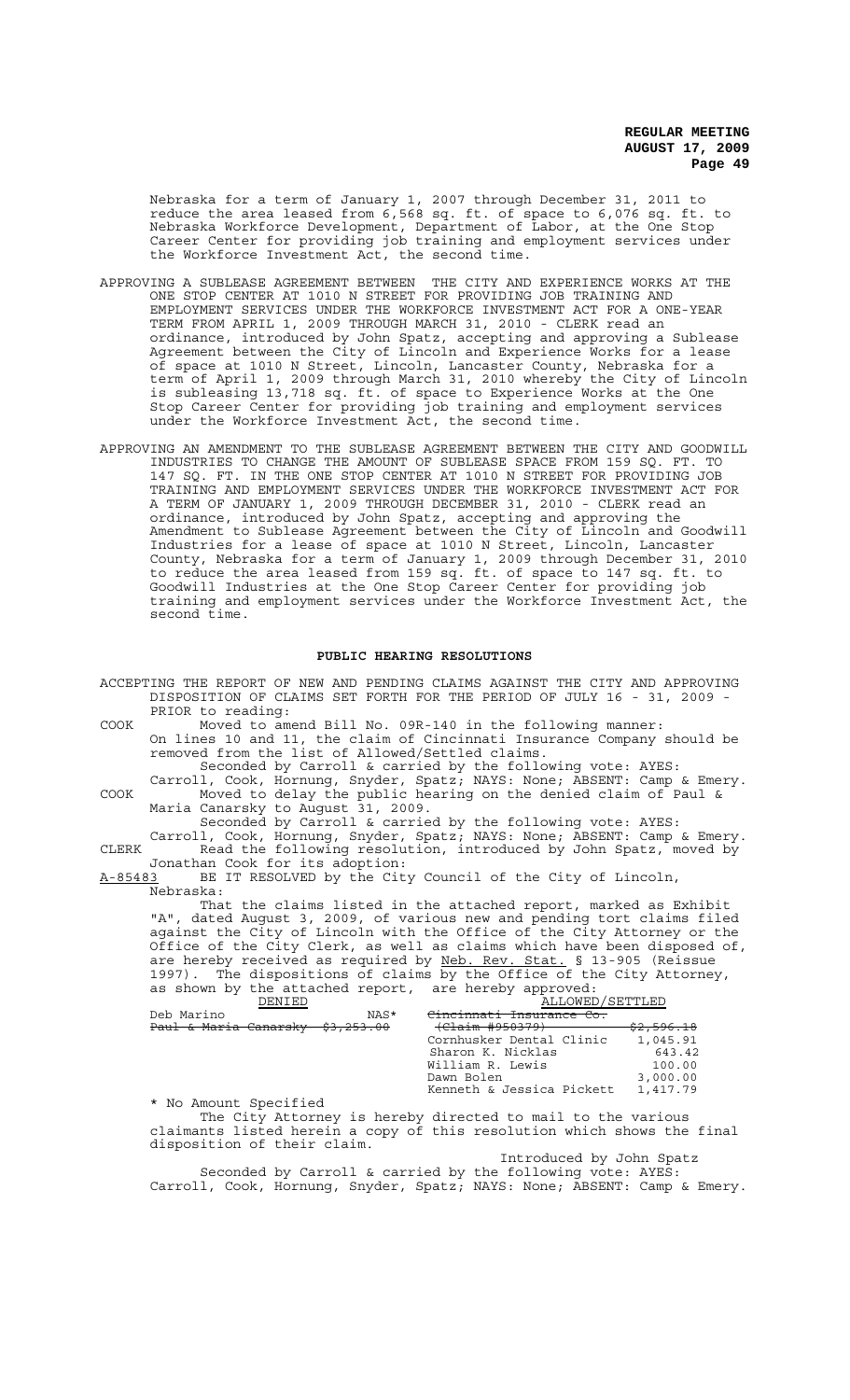SPECIAL PERMIT 09016 - APPLICATION OF THE MENTAL HEALTH ASSOCIATION OF NEBRASKA FOR A HEALTH CARE FACILITY, INCLUDING REQUESTED WAIVER OF REQUIRED FRONT AND SIDE YARD LANDSCAPING AND TO REDUCE THE REQUIRED SIDE YARD SETBACKS FROM 10 FEET TO 5 FEET, ON PROPERTY GENERALLY LOCATED SOUTH OF VAN DORN STREET ON SOUTH 14TH STREET - PRIOR to reading: COOK Moved to continue public hearing with action to August 31, 2009. Seconded by Snyder & carried by the following vote: AYES: Carroll, Cook, Hornung, Snyder, Spatz; NAYS: None; ABSENT: Camp & Emery.

APPROVING A MEMORANDUM OF SUPPORT WITH THE COUNTIES AND COMMUNITIES, AND THE NEBRASKA INNOVATION ZONE COMMISSION/I-80 CORRIDOR ASSOCIATION TO UNDERTAKE COOPERATIVE EFFORTS TO ENCOURAGE, IMPROVE AND ENSURE ORDERLY DEVELOPMENT OF THE I-80 CORRIDOR BETWEEN OMAHA AND LINCOLN - CLERK read the following resolution, introduced by John Spatz, moved by Jonathan Cook for its adoption:<br>A-85484 WHEREAS, the City

A-85484 WHEREAS, the City of Lincoln is a member of the Nebraska Innovation Zone Commission pursuant to *Neb. Rev. Stat.* § 81- 12,123(2008); and

WHEREAS, the City Council has selected Jon Camp as its

representative on the Nebraska Innovation Zone Commission; and

WHEREAS, the members of the Nebraska Innovation Zone Commission wish to enter into a Memorandum of Support to express their cooperative efforts to encourage, improve, and ensure orderly development of the I-80 corridor between Omaha and Lincoln.

NOW, THEREFORE, BE IT RESOLVED by the City Council of the City of Lincoln, Nebraska:

That the attached Memorandum of Support between the counties of Sarpy, Cass, Saunders, Washington, Douglas and Lancaster and the communities of Lincoln, Waverly, Greenwood, Ashland, Gretna, Papillion and LaVista and the Nebraska Innovation Zone Commission/I-80 Corridor Association to undertake cooperative efforts to encourage, improve, and ensure orderly development of the I-80 corridor between Omaha and Lincoln, in accordance with the understandings and assurances contained in said Memorandum of Support, which is attached hereto as Exhibit "A", is hereby approved.

BE IT FURTHER RESOLVED that Councilman Jon Camp is hereby authorized to execute said Memorandum of Support on behalf of the City. Introduced by John Spatz Seconded by Carroll & carried by the following vote: AYES:

Carroll, Cook, Hornung, Snyder, Spatz; NAYS: None; ABSENT: Camp & Emery.

ACCEPTING AND APPROVING AN INTERLOCAL AGREEMENT BETWEEN THE COUNTY OF LANCASTER AND CITY OF LINCOLN PROVIDING FOR CITY PARTICIPATION IN THE FUNDING OF THE COUNTY PUBLIC DEFENDER'S OFFICE - CLERK read the following resolution, introduced by John Spatz, moved by Eugene Carroll for adoption:<br>A-85485 BE IT R

BE IT RESOLVED by the City Council of the City of Lincoln, Nebraska:

That the attached Interlocal Agreement between the City of Lincoln and Lancaster County providing for City participation in the funding of the County Public Defender's Office, in accordance with the terms and conditions of said Interlocal Agreement, is hereby approved and the Mayor is authorized to execute the Agreement on behalf of the City. copy of said Agreement is attached hereto and incorporated herein by reference.

This Interlocal Agreement and Resolution supercedes the Interlocal Agreement previously adopted by City Resolution No. A-66878. Introduced by John Spatz

Seconded by Cook & carried by the following vote: AYES: Carroll, Cook, Hornung, Snyder, Spatz; NAYS: None; ABSENT: Camp & Emery.

**ORDINANCE - 1ST READING & RELATED RESOLUTIONS (as required) - NONE**

## **ORDINANCES - 3RD READING & RELATED RESOLUTIONS (as required)**

APPROVING THE TRANSFER OF UNSPENT AND UNENCUMBERED APPROPRIATIONS AND CASH (IF ANY) BETWEEN CERTAIN CAPITAL IMPROVEMENT PROJECTS WITHIN THE STREET CONSTRUCTION FUND, WATER CONSTRUCTION FUND, SANITARY SEWER CONSTRUCTION FUND, AND CAPITAL PROJECTS FUND WITHIN THE PUBLIC WORKS & UTILITIES DEPARTMENT - PRIOR to reading:

COOK Moved to amend Bill NO. 09-108 in the following manner:

1. On page 1, line 17, delete the dollar amount "699,750" and insert in lieu thereof the amount of 536,350.